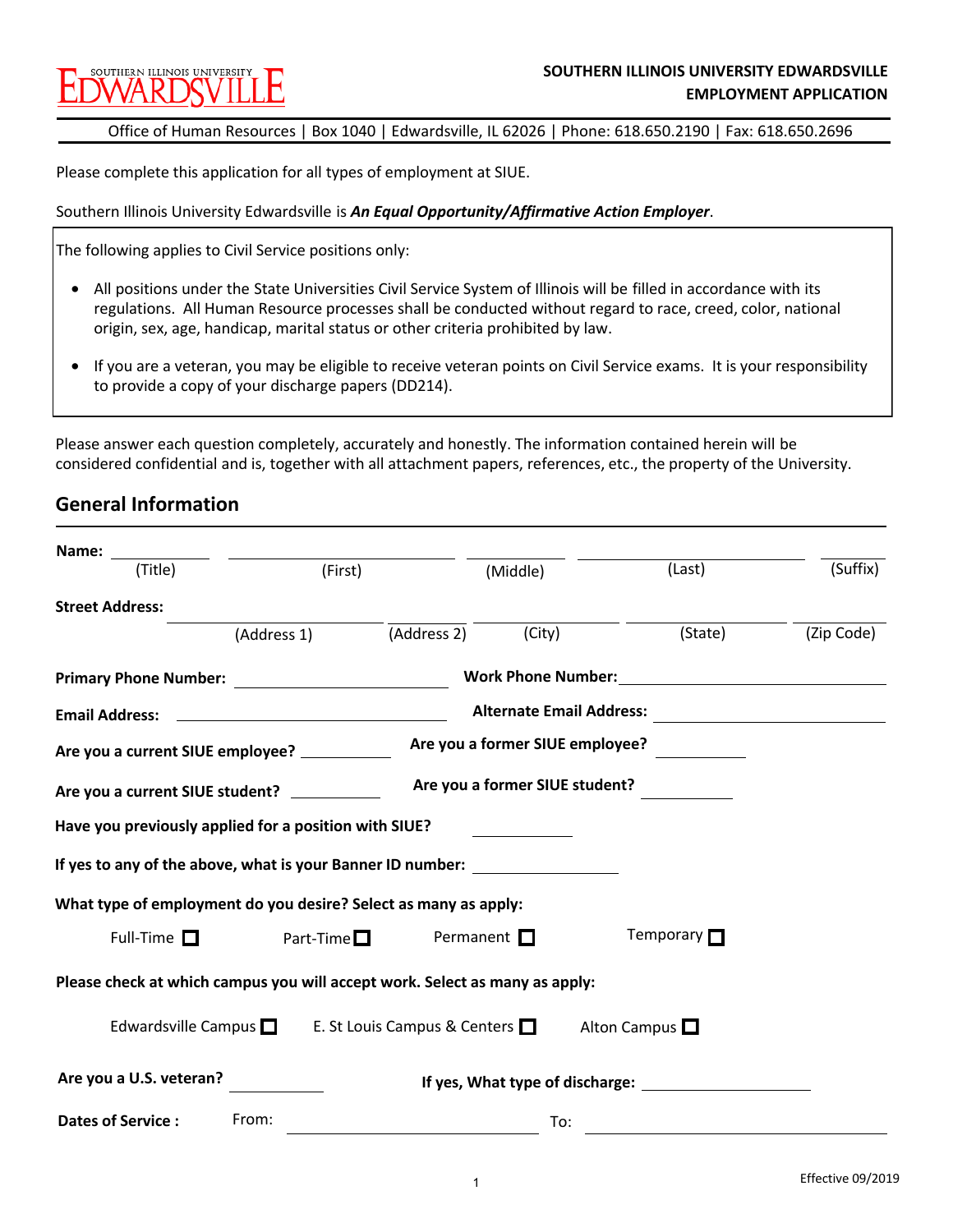# **Educational History (Starting With Most Recent)**

FOR AN ADMINSTRATIVE PROFESSIONAL POSITION, AN OFFICIAL DEGREE-BEARING TRANSCRIPT OF YOUR HIGHEST ACCREDITED DEGREE MAY BE REQUIRED FOR EMPLOYMENT. IF SO, IT MUST BE SENT DIRECTLY TO SIUE FROM THE INSTITUTION WHICH GRANTED YOU THE DEGREE.

| <b>School Type:</b>           | <b>School Name:</b>                                                                                                                                                                                                            |                             |                             |            |
|-------------------------------|--------------------------------------------------------------------------------------------------------------------------------------------------------------------------------------------------------------------------------|-----------------------------|-----------------------------|------------|
| <b>School Address:</b>        |                                                                                                                                                                                                                                |                             |                             |            |
|                               | (Street and Number)                                                                                                                                                                                                            | (City)                      | (State)                     | (Zip Code) |
| <b>Attendance Start Date:</b> | <b>Example 2 Attendance End Date:</b>                                                                                                                                                                                          |                             | <b>Credit Hours Earned:</b> |            |
|                               | Did you graduate? _______________Degree Type: ________________________Degree Name:                                                                                                                                             |                             |                             |            |
| School Type:                  | <b>School Name:</b>                                                                                                                                                                                                            |                             |                             |            |
|                               |                                                                                                                                                                                                                                |                             |                             |            |
| <b>School Address:</b>        | (Street and Number)                                                                                                                                                                                                            | (City)                      | (State)                     | (Zip Code) |
| <b>Attendance Start Date:</b> | <b>Attendance End Date:</b>                                                                                                                                                                                                    |                             | <b>Credit Hours Earned:</b> |            |
| Did you graduate?             | Degree Type: Degree Degree in the Separate Separate Separate Separate Separate Separate Separate Separate Separate Separate Separate Separate Separate Separate Separate Separate Separate Separate Separate Separate Separate | <b>Degree Name:</b>         |                             |            |
|                               |                                                                                                                                                                                                                                |                             |                             |            |
| <b>School Type:</b>           | <b>School Name:</b>                                                                                                                                                                                                            |                             |                             |            |
| <b>School Address:</b>        |                                                                                                                                                                                                                                |                             |                             |            |
|                               | (Street and Number)                                                                                                                                                                                                            | (City)                      | (State)                     | (Zip Code) |
| <b>Attendance Start Date:</b> | <b>Attendance End Date:</b>                                                                                                                                                                                                    |                             | <b>Credit Hours Earned:</b> |            |
|                               | Did you graduate? Degree Type: 1990 March 2014                                                                                                                                                                                 | <b>Degree Name:</b>         |                             |            |
|                               |                                                                                                                                                                                                                                |                             |                             |            |
| <b>School Type:</b>           | <b>School Name:</b>                                                                                                                                                                                                            |                             |                             |            |
| <b>School Address:</b>        |                                                                                                                                                                                                                                |                             |                             |            |
|                               | (Street and Number)                                                                                                                                                                                                            | (City)                      | (State)                     | (Zip Code) |
| <b>Attendance Start Date:</b> |                                                                                                                                                                                                                                | <b>Attendance End Date:</b> | <b>Credit Hours Earned:</b> |            |
| Did you graduate?             | <b>Degree Type:</b>                                                                                                                                                                                                            | <b>Degree Name:</b>         |                             |            |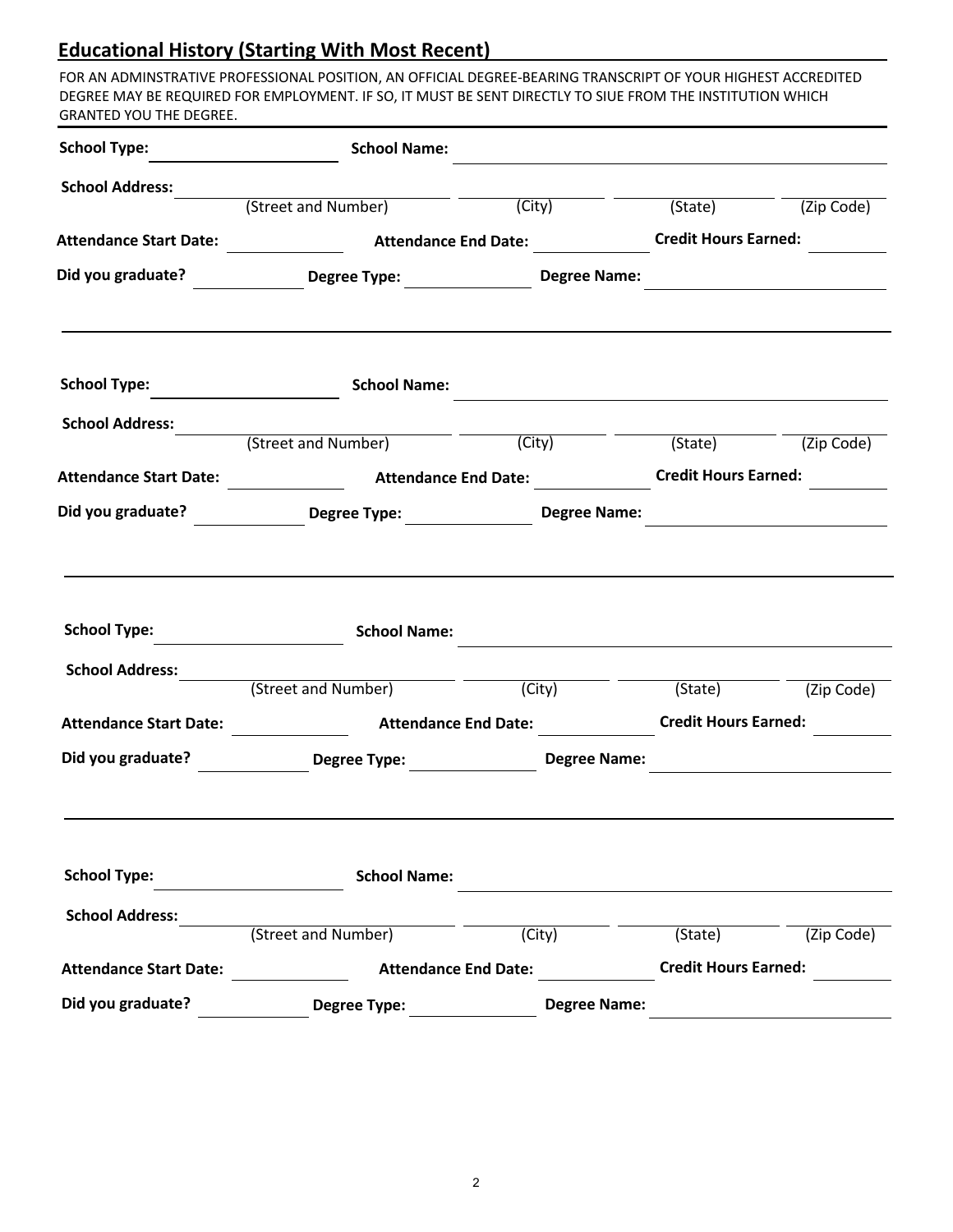## **Employment History (Starting With Most Recent)**

PLEASE LIST YOUR EMPLOYMENT HISTORY, INCLUDING MILITARY SERVICE. BEGIN WITH YOUR PRESENT OR MOST RECENT JOB. ALSO LIST PERIODS OF UNEMPLOYMENT OF TWO OR MORE MONTHS. RELEVANT VOLUNTEER EXPERIENCE SHOULD BE INCLUDED. USE ADDITIONAL SHEET(S) IF NECESSARY.

| <b>Work Address:</b><br>(Street and Number)<br><b>Start Date:</b><br><b>Time Worked Years/Months:</b><br><b>Full-Time/Part-Time?</b> | $\overline{(City)}$           |         |                           |
|--------------------------------------------------------------------------------------------------------------------------------------|-------------------------------|---------|---------------------------|
|                                                                                                                                      |                               |         |                           |
|                                                                                                                                      |                               | (State) | (Zip Code)                |
|                                                                                                                                      | <b>End Date:</b>              |         |                           |
|                                                                                                                                      |                               |         |                           |
|                                                                                                                                      | Hours worked per week:        |         |                           |
| <b>Job Title:</b>                                                                                                                    | <b>Reason for leaving:</b>    |         |                           |
| <b>Supervisor Name:</b>                                                                                                              | <b>Supervised Staff:</b>      |         | <b>Number Supervised:</b> |
| <b>Supervisor Phone Number:</b>                                                                                                      | <b>Supervisor Title:</b>      |         |                           |
| <b>Duties:</b>                                                                                                                       | May we contact this Employer? |         |                           |
|                                                                                                                                      |                               |         |                           |
| Is this your current employer?<br><b>Work Address:</b>                                                                               | <b>Organization Name:</b>     |         |                           |
| (Street and Number)                                                                                                                  | (City)                        | (State) | (Zip Code)                |
|                                                                                                                                      | <b>End Date:</b>              |         |                           |
|                                                                                                                                      |                               |         |                           |
|                                                                                                                                      | Hours worked per week:        |         |                           |
|                                                                                                                                      |                               |         |                           |
|                                                                                                                                      | <b>Supervised Staff:</b>      |         | <b>Number Supervised:</b> |
| <b>Start Date:</b><br><b>Time Worked Years/Months:</b><br>Full-Time/Part-Time?<br><b>Supervisor Phone Number:</b>                    | <b>Supervisor Title:</b>      |         |                           |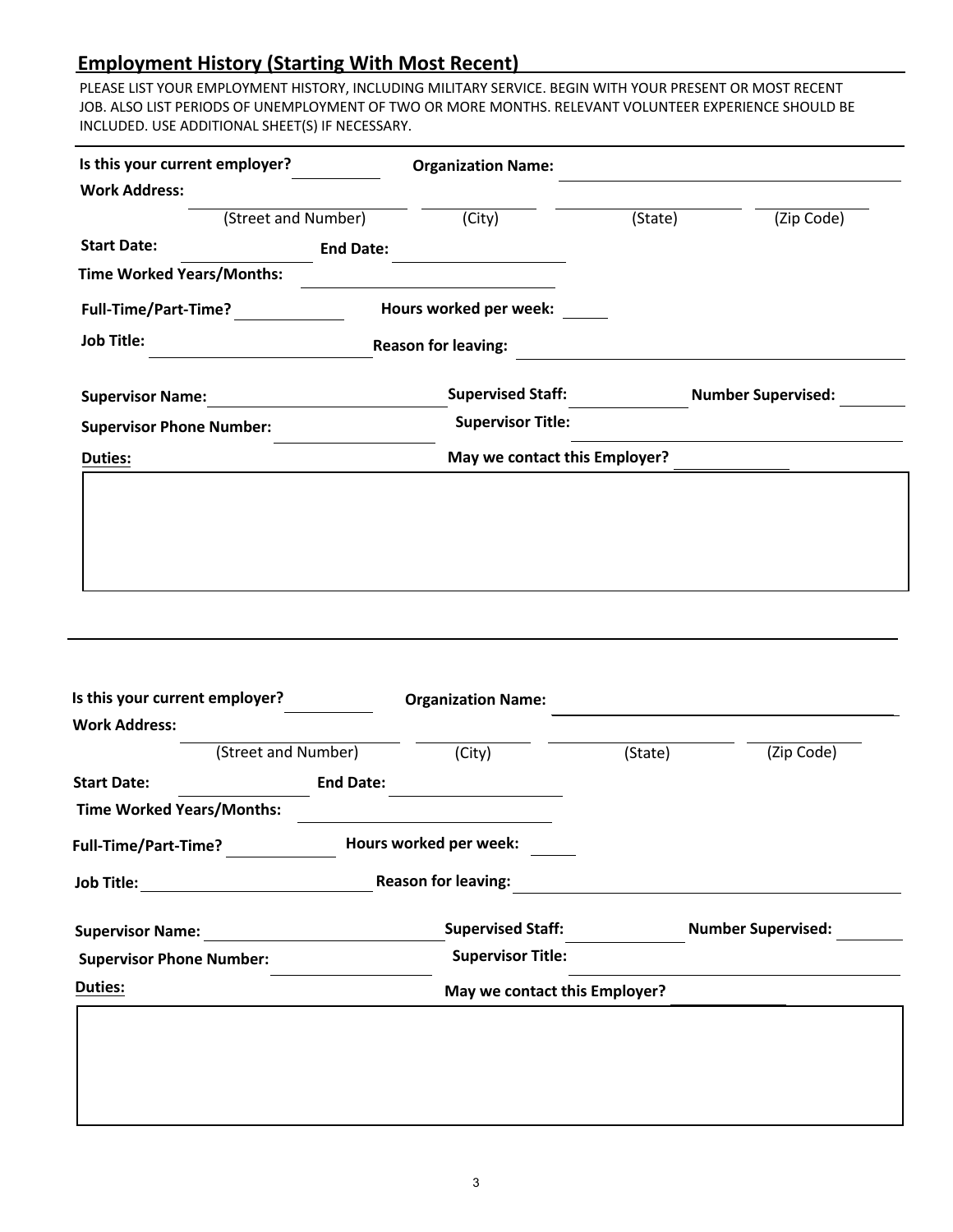| Is this your current employer?   |                  | <b>Organization Name:</b>     |         |                           |
|----------------------------------|------------------|-------------------------------|---------|---------------------------|
| <b>Work Address:</b>             |                  |                               |         |                           |
| (Street and Number)              |                  | (City)                        | (State) | (Zip Code)                |
| <b>Start Date:</b>               | <b>End Date:</b> |                               |         |                           |
| <b>Time Worked Years/Months:</b> |                  |                               |         |                           |
| Full-Time/Part-Time?             |                  | Hours worked per week:        |         |                           |
| <b>Job Title:</b>                |                  | <b>Reason for leaving:</b>    |         |                           |
| <b>Supervisor Name:</b>          |                  | <b>Supervised Staff:</b>      |         | <b>Number Supervised:</b> |
| <b>Supervisor Phone Number:</b>  |                  | <b>Supervisor Title:</b>      |         |                           |
| <b>Duties:</b>                   |                  | May we contact this Employer? |         |                           |
|                                  |                  |                               |         |                           |
|                                  |                  |                               |         |                           |
|                                  |                  |                               |         |                           |
|                                  |                  |                               |         |                           |

| Is this your current employer?   |                        | <b>Organization Name:</b>     |         |                           |
|----------------------------------|------------------------|-------------------------------|---------|---------------------------|
| <b>Work Address:</b>             |                        |                               |         |                           |
| (Street and Number)              |                        | (City)                        | (State) | (Zip Code)                |
| <b>Start Date:</b>               | <b>End Date:</b>       |                               |         |                           |
| <b>Time Worked Years/Months:</b> |                        |                               |         |                           |
| <b>Full-Time/Part-Time?</b>      | Hours worked per week: |                               |         |                           |
| <b>Job Title:</b>                |                        | <b>Reason for leaving:</b>    |         |                           |
| <b>Supervisor Name:</b>          |                        | <b>Supervised Staff:</b>      |         | <b>Number Supervised:</b> |
| <b>Supervisor Phone Number:</b>  |                        | <b>Supervisor Title:</b>      |         |                           |
| <b>Duties:</b>                   |                        | May we contact this Employer? |         |                           |
|                                  |                        |                               |         |                           |
|                                  |                        |                               |         |                           |
|                                  |                        |                               |         |                           |
|                                  |                        |                               |         |                           |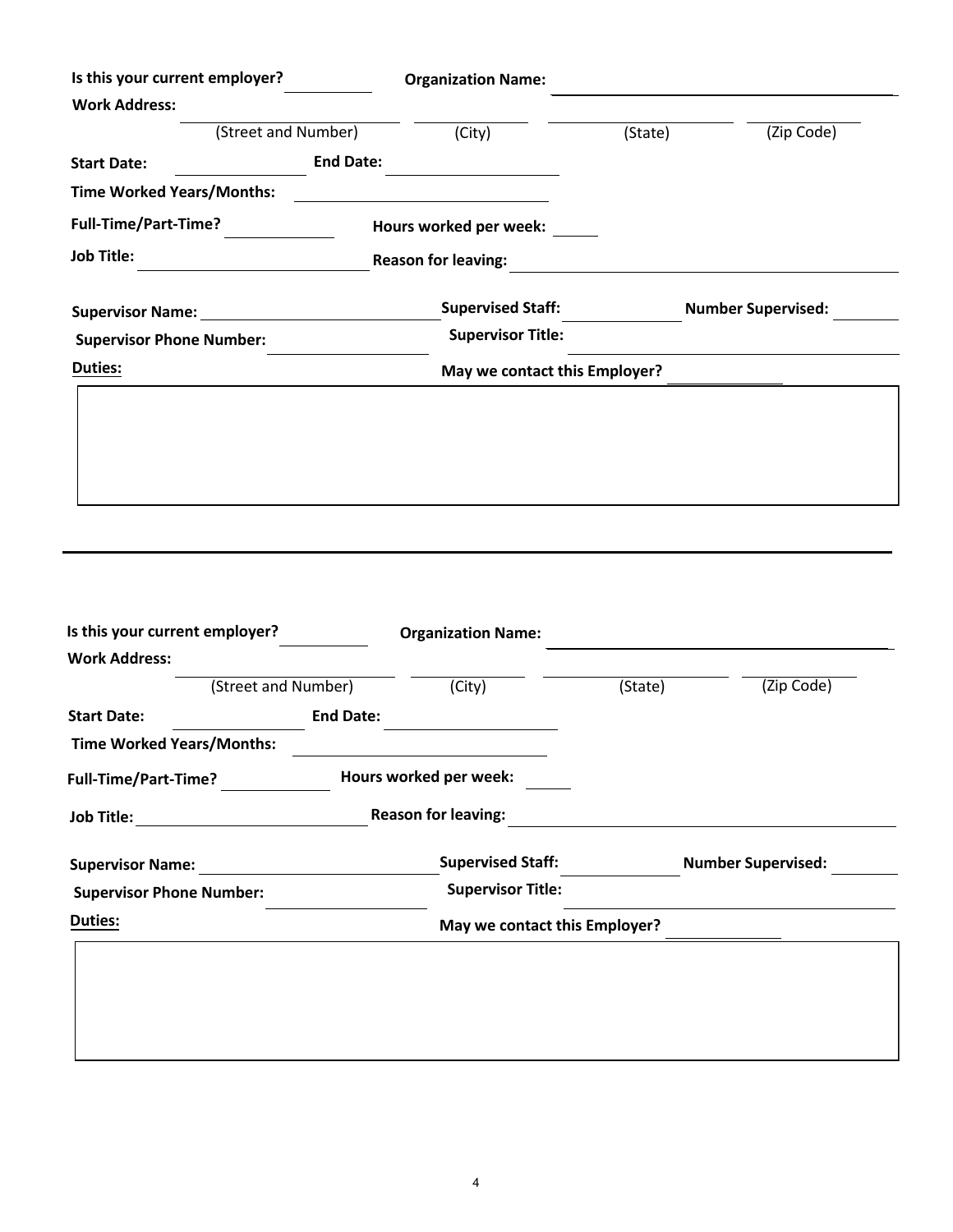| Is this your current employer?   |                  | <b>Organization Name:</b>     |         |                           |
|----------------------------------|------------------|-------------------------------|---------|---------------------------|
| <b>Work Address:</b>             |                  |                               |         |                           |
| (Street and Number)              |                  | (City)                        | (State) | (Zip Code)                |
| <b>Start Date:</b>               | <b>End Date:</b> |                               |         |                           |
| <b>Time Worked Years/Months:</b> |                  |                               |         |                           |
| Full-Time/Part-Time?             |                  | Hours worked per week:        |         |                           |
| <b>Job Title:</b>                |                  | <b>Reason for leaving:</b>    |         |                           |
| <b>Supervisor Name:</b>          |                  | <b>Supervised Staff:</b>      |         | <b>Number Supervised:</b> |
| <b>Supervisor Phone Number:</b>  |                  | <b>Supervisor Title:</b>      |         |                           |
| <b>Duties:</b>                   |                  | May we contact this Employer? |         |                           |
|                                  |                  |                               |         |                           |
|                                  |                  |                               |         |                           |
|                                  |                  |                               |         |                           |
|                                  |                  |                               |         |                           |

| Is this your current employer?   |                        | <b>Organization Name:</b>     |         |                           |
|----------------------------------|------------------------|-------------------------------|---------|---------------------------|
| <b>Work Address:</b>             |                        |                               |         |                           |
| (Street and Number)              |                        | (City)                        | (State) | (Zip Code)                |
| <b>Start Date:</b>               | <b>End Date:</b>       |                               |         |                           |
| <b>Time Worked Years/Months:</b> |                        |                               |         |                           |
| <b>Full-Time/Part-Time?</b>      | Hours worked per week: |                               |         |                           |
| <b>Job Title:</b>                |                        | <b>Reason for leaving:</b>    |         |                           |
| <b>Supervisor Name:</b>          |                        | <b>Supervised Staff:</b>      |         | <b>Number Supervised:</b> |
| <b>Supervisor Phone Number:</b>  |                        | <b>Supervisor Title:</b>      |         |                           |
| <b>Duties:</b>                   |                        | May we contact this Employer? |         |                           |
|                                  |                        |                               |         |                           |
|                                  |                        |                               |         |                           |
|                                  |                        |                               |         |                           |
|                                  |                        |                               |         |                           |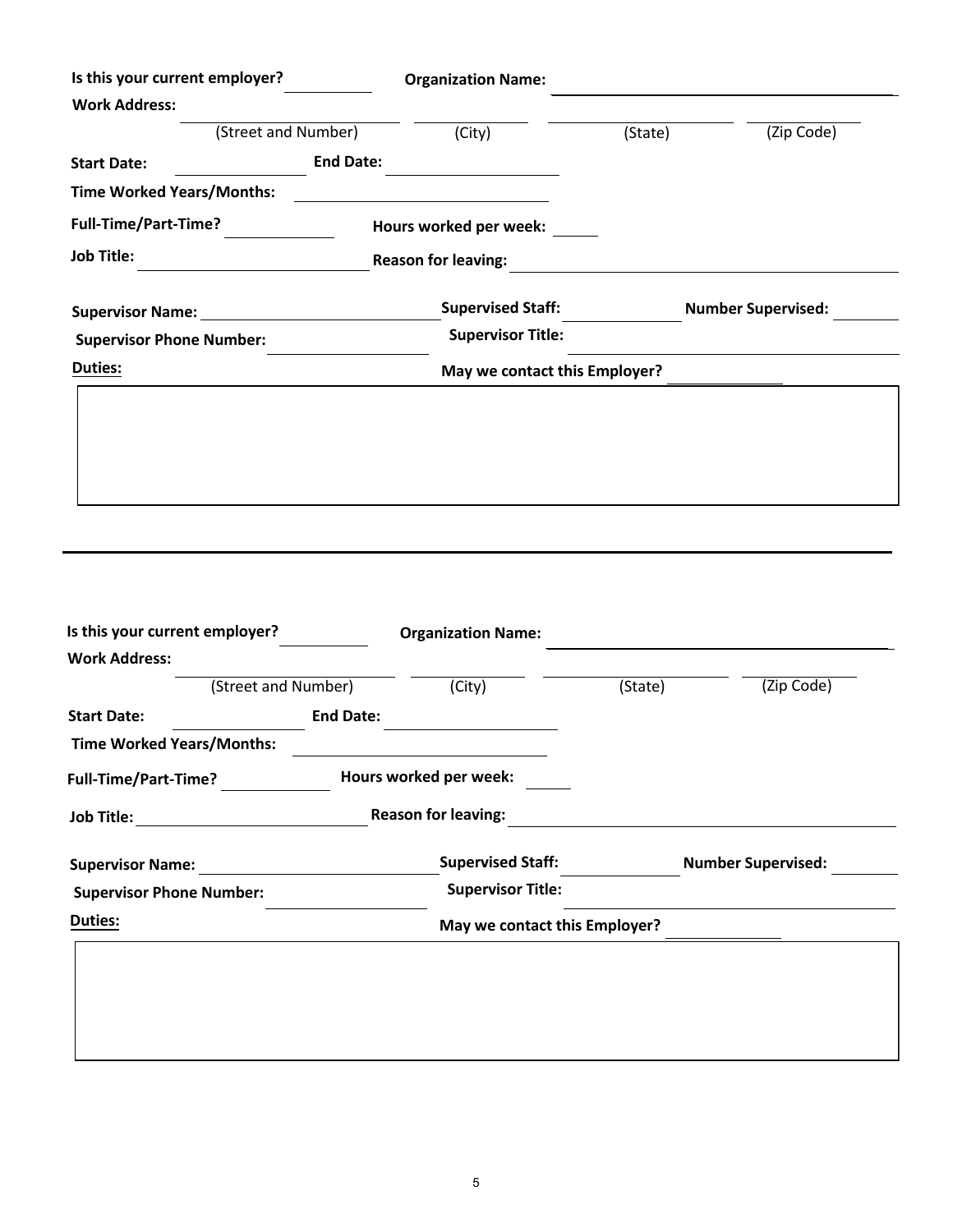| Is this your current employer?   |                  | <b>Organization Name:</b>     |         |                           |
|----------------------------------|------------------|-------------------------------|---------|---------------------------|
| <b>Work Address:</b>             |                  |                               |         |                           |
| (Street and Number)              |                  | (City)                        | (State) | (Zip Code)                |
| <b>Start Date:</b>               | <b>End Date:</b> |                               |         |                           |
| <b>Time Worked Years/Months:</b> |                  |                               |         |                           |
| <b>Full-Time/Part-Time?</b>      |                  | Hours worked per week:        |         |                           |
| <b>Job Title:</b>                |                  | <b>Reason for leaving:</b>    |         |                           |
| <b>Supervisor Name:</b>          |                  | <b>Supervised Staff:</b>      |         | <b>Number Supervised:</b> |
| <b>Supervisor Phone Number:</b>  |                  | <b>Supervisor Title:</b>      |         |                           |
| <b>Duties:</b>                   |                  | May we contact this Employer? |         |                           |
|                                  |                  |                               |         |                           |
|                                  |                  |                               |         |                           |
|                                  |                  |                               |         |                           |
|                                  |                  |                               |         |                           |